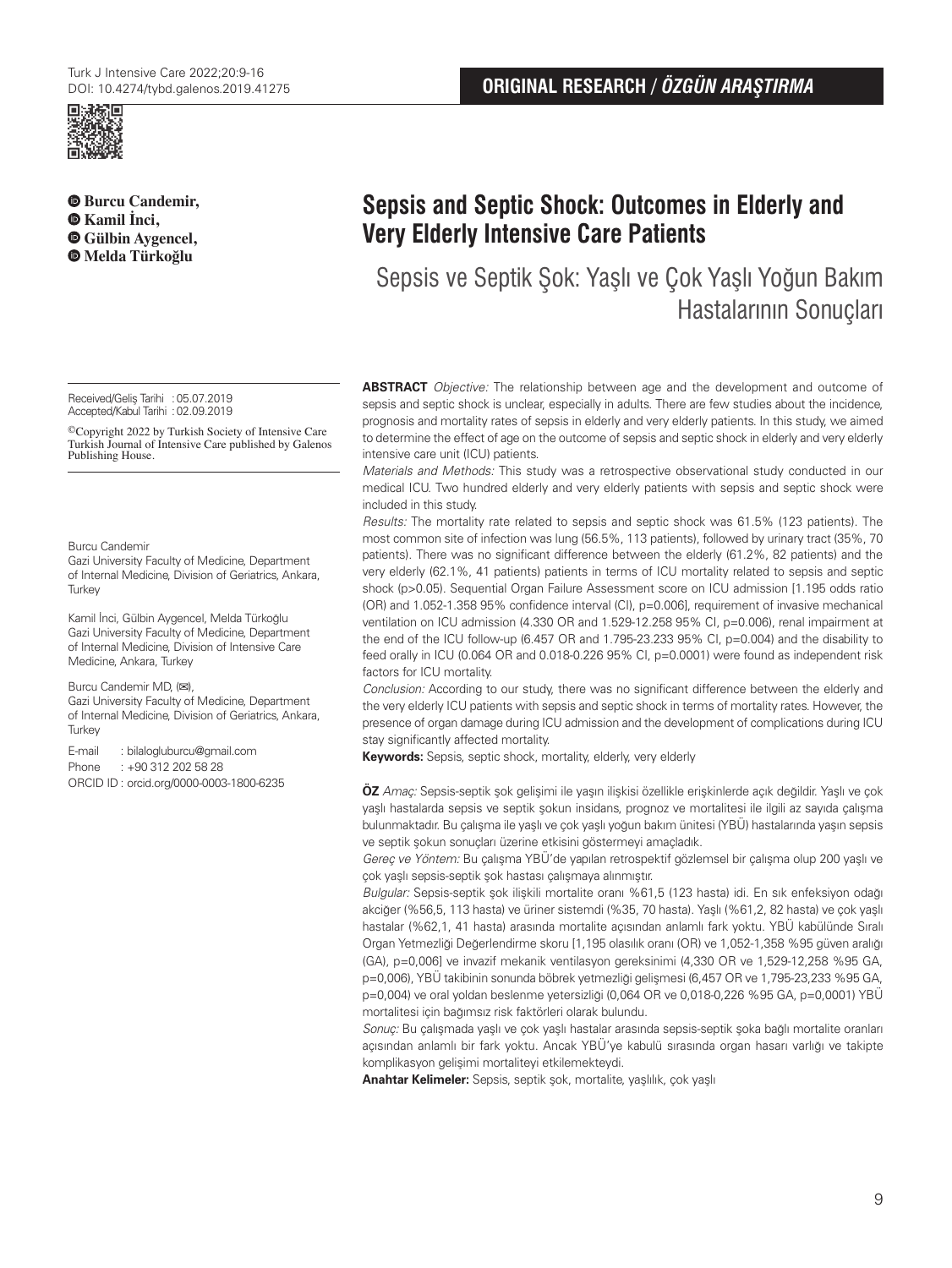## **Introduction**

Aging is a natural consequence of human life, and the elderly population increases globally within years. Recent developments in the field of medicine such as improvement in diagnostic tools and treatments seem to be the main reason for this increase. The World Health Organization defines elderly people as over 65 years of age. In addition, people aged between 65 and 80 years are defined as elderly and those above 80 are defined as very elderly according to this description. According to data from the United Nations Population Fund, 9 percent of the world's population consisted of people aged 65 and over in 2018. The proportion of people aged 60 and over is expected to reach 16.5 percent in 2030 and 22 percent in 2050 (1).

Older age is associated with increased prevalence of chronic diseases, functional impairments, and elevated intensive care unit (ICU) admission rates. The increase in the elderly population is expected to create a major problem in health care systems. In general, the number of ICU admissions and follow-ups is rising throughout the world. For adults, there is also a strong and positive correlation between ICU admission rates and age, and more than half of the hospitalization days of ICU stay consist of elderly patients (2).

Sepsis is a very common and lethal disease in the United States, and more than 750,000 people are diagnosed with sepsis every year. This contributes to nearly 20% of all inhospital deaths (2,3). Early detection and treatment are crucial for better recovery and outcome in septic patients. On the other hand, diagnosis of sepsis is more difficult in elderly patients compared to younger ones, because the main symptoms of infection such as fever, tachycardia and hypoxia are replaced by non-specific ones like fatigue, delirium, anorexia, incontinence and falls (4). Therapeutic interventions may easily be delayed under these circumstances, and this leads to worse recovery and outcomes in this patient population. Therefore, in this study, we aimed to investigate the development, progression, and outcome of sepsis and septic shock in elderly and very elderly ICU patients.

# **Materials and Methods**

## Study Design and Patient Population

This study was a retrospective observational study conducted in our tertiary medical ICU. Patients aged 65 and

over who were admitted to the ICU due to sepsis/septic shock or diagnosed with sepsis and septic shock during ICU stay were included in this study. Patients aged under 65 years, those who did not meet the diagnostic criteria of sepsis and septic shock and those who stayed in the ICU for less than 48 hours were excluded from the study.

The study was in accordance with the declaration of Helsinki. Since the study was retrospective, written consent was not obtained from the patients. The study was approved by the Gazi University Clinical Research Ethics Committee (decision no: 53, date: 08.07.2013).

## **Definitions**

Sepsis and septic shock were defined according to the international guidelines. In 2016, the definitions of sepsis and septic shock were revised by the Third International Consensus Definitions for Sepsis and Septic Shock (5). Sepsis was defined as life-threatening organ dysfunction due to irregular host response to infection. The task force recommended that an increase in the Sequential (Sepsisrelated) Organ Failure Assessment (SOFA) score of at least 2 points should be used when infection was encountered as a criterion of sepsis. Baseline SOFA score may be considered zero in patients without prior organ dysfunction. Patients with septic shock was identified by the need for vasopressor to maintain a mean arterial pressure of ≥65 mmHg and having a serum lactate level >2 mmoL/L (>18 mg/dL) despite adequate fluid resuscitation. Early goal-directed therapy (EGDT) refers to a treatment bundle including early intensive fluid administration using physiologic targets to guide resuscitation within first six hours in sepsis and septic shock, which is routinely followed for septic patients in our ICU (6). EGDT has widely been accepted in clinical practice; however, there is conflicting evidence regarding the effectiveness of individual resuscitation elements and targets (7,8).

#### Data Collection

All clinical data were collected from the ICU medical files of the patients and hospital electronic records. We recorded demographic data, main diagnosis, underlying comorbidities, microbiological data and source of infections, Acute Physiology and Chronic Health Evaluation-II (APACHE-II) and SOFA scores, Risk, Injury, Failure, Loss of kidney function, End-stage renal disease (RIFLE) scores, need and type of mechanical ventilation support and vasopressors and need for renal replacement therapy (RRT). Data related to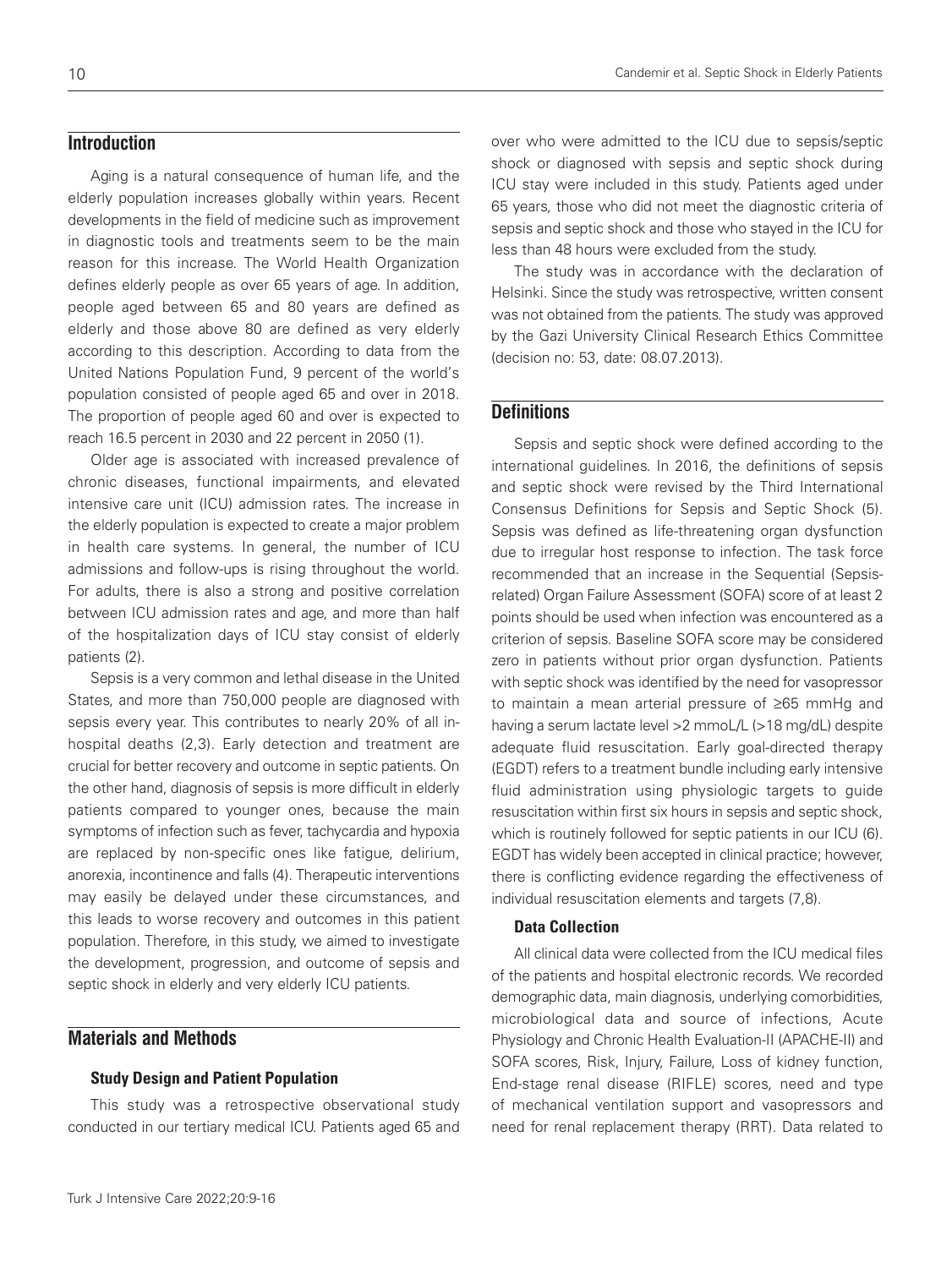complications during the ICU follow-up [Acute respiratory distress syndrome (ARDS), impairment in renal and hepatic functions, etc.] and types of nutritional support were also recorded.

## Statistical Analysis

SPSS (SPSS Inc., Chicago, version 21.0) was used for statistical analysis. Continuous data were presented as median and interquartile ranges, and categorical data were presented as frequencies and percentages. The Mann-Whitney U test was used to compare continuous data between groups, and the chi-squared test was used to compare categorical variables. Logistic regression analysis was performed to determine independent risk factors for mortality. P values <0.05 were considered as statistically significant.

## **Results**

Two hundred elderly and very elderly patients were included. The median age of the patients was 76 (70-87), and half of them were male (50%). The most common causes of ICU admission were sepsis and septic shock in 132 patients (66%), respiratory failure in 102 patients (51%) and renal impairment in 31 patients (15.5%). Most common sites of infection were respiratory tract in 113 patients (56.5%), urinary tract in 70 patients (35%) and blood and/ or catheter in 21 patients (10.5%). Baseline characteristics of the patients were shown in Table 1. One hundred thirty four (67%) patients were in the elderly group, and 66 (33%) patients were in the very elderly group. Length of ICU stay was longer in the very elderly group (p=0.02). The risk of malnutrition, presence of decubitus ulcers, swallowing problems, stool and urinary incontinence were higher in the very elderly group before ICU admission (p=0.009, p=0.008, p=0.004, p=0.0001, respectively). When the patients were evaluated by admission RIFLE score, failure (p=0.008) component of the score was more frequent in elderly patients and risk (p=0.008) component was more frequent in very elderly ones. There was no difference between the elderly and very elderly groups in terms of various factors including reason of ICU admission, APACHE-II score, source of infection, requirement of mechanical ventilation support and complications in ICU follow-up (ARDS, impairment in renal functions, requirement of RRT). Detailed information on the characteristics of elderly and very elderly patients were given in Table 2. In addition, there was no difference

between the mortality rates of the elderly (61.2%, 82 patients) and very elderly patients (62.1%, 41 patients) (p=1). APACHE-II, Glasgow coma scale, SOFA scores on ICU

| Table 1. Baseline characteristics of study patients                                                                                                                                                                                                                   |             |  |
|-----------------------------------------------------------------------------------------------------------------------------------------------------------------------------------------------------------------------------------------------------------------------|-------------|--|
| Age, median (interquartile range)                                                                                                                                                                                                                                     | 76 (70-87)  |  |
| Gender, male, n (%)                                                                                                                                                                                                                                                   | 100 (50%)   |  |
| Most frequent reasons for ICU admission, n (%)                                                                                                                                                                                                                        |             |  |
| Sepsis/septic shock                                                                                                                                                                                                                                                   | 132 (66%)   |  |
| Respiratory failure                                                                                                                                                                                                                                                   | 102 (51%)   |  |
| Renal function disorders                                                                                                                                                                                                                                              | 31 (15.5%)  |  |
| APACHE-II score on admission, median<br>(interquartile range)                                                                                                                                                                                                         | 25 (18-30)  |  |
| SOFA score on admission, median (interquartile<br>range)                                                                                                                                                                                                              | $9(5-12)$   |  |
| GCS on admission, median (interquartile range)                                                                                                                                                                                                                        | $13(8-15)$  |  |
| Need of IMV on admission, n (%)                                                                                                                                                                                                                                       | 111 (55.5%) |  |
| Need of NIMV on admission, n (%)                                                                                                                                                                                                                                      | 33 (16.5%)  |  |
| Source of infection on admission, n (%)                                                                                                                                                                                                                               |             |  |
| Pulmonary                                                                                                                                                                                                                                                             | 113 (56.5%) |  |
| Urinary tract                                                                                                                                                                                                                                                         | 70 (35%)    |  |
| Catheter related blood stream infection                                                                                                                                                                                                                               | 21 (10.5%)  |  |
| Type of infectious agent on admission, n (%)                                                                                                                                                                                                                          |             |  |
| Gram-negative, bacterial                                                                                                                                                                                                                                              | 93 (46.5%)  |  |
| Gram-positive, bacterial                                                                                                                                                                                                                                              | 29 (14.5%)  |  |
| Fungal                                                                                                                                                                                                                                                                | 38 (19%)    |  |
| Viral                                                                                                                                                                                                                                                                 | 8(4%)       |  |
| Sepsis/septic shock on admission, n (%)                                                                                                                                                                                                                               | 132 (66%)   |  |
| Sepsis/septic shock episode during ICU follow-up,<br>n (%)                                                                                                                                                                                                            | 68 (34%)    |  |
| Source of infection in sepsis/septic shock episode during ICU<br>follow-up, n (%)                                                                                                                                                                                     |             |  |
| Pulmonary                                                                                                                                                                                                                                                             | 46 (23%)    |  |
| Urinary tract                                                                                                                                                                                                                                                         | 18 (9%)     |  |
| Catheter related blood stream                                                                                                                                                                                                                                         | 10 (5%)     |  |
| Type of infectious agent in sepsis/septic shock episode during<br>ICU follow-up, n (%)                                                                                                                                                                                |             |  |
| Gram-negative, bacterial                                                                                                                                                                                                                                              | 46 (23%)    |  |
| Gram-positive, bacterial                                                                                                                                                                                                                                              | 11 (5.5%)   |  |
| Fungal                                                                                                                                                                                                                                                                | 21 (10.5%)  |  |
| Viral                                                                                                                                                                                                                                                                 | 2(1%)       |  |
| Mortality, n (%)                                                                                                                                                                                                                                                      | 123 (61.5%) |  |
| SOFA: Sequential (Sepsis-related) Organ Failure Assessment,<br>APACHE-II: Acute Physiology and Chronic Health Evaluation-II,<br>GCS: Glasgow coma scale, ICU: intensive care unit, IMV: invasive<br>mechanical ventilation, NIMV: non-invasive mechanical ventilation |             |  |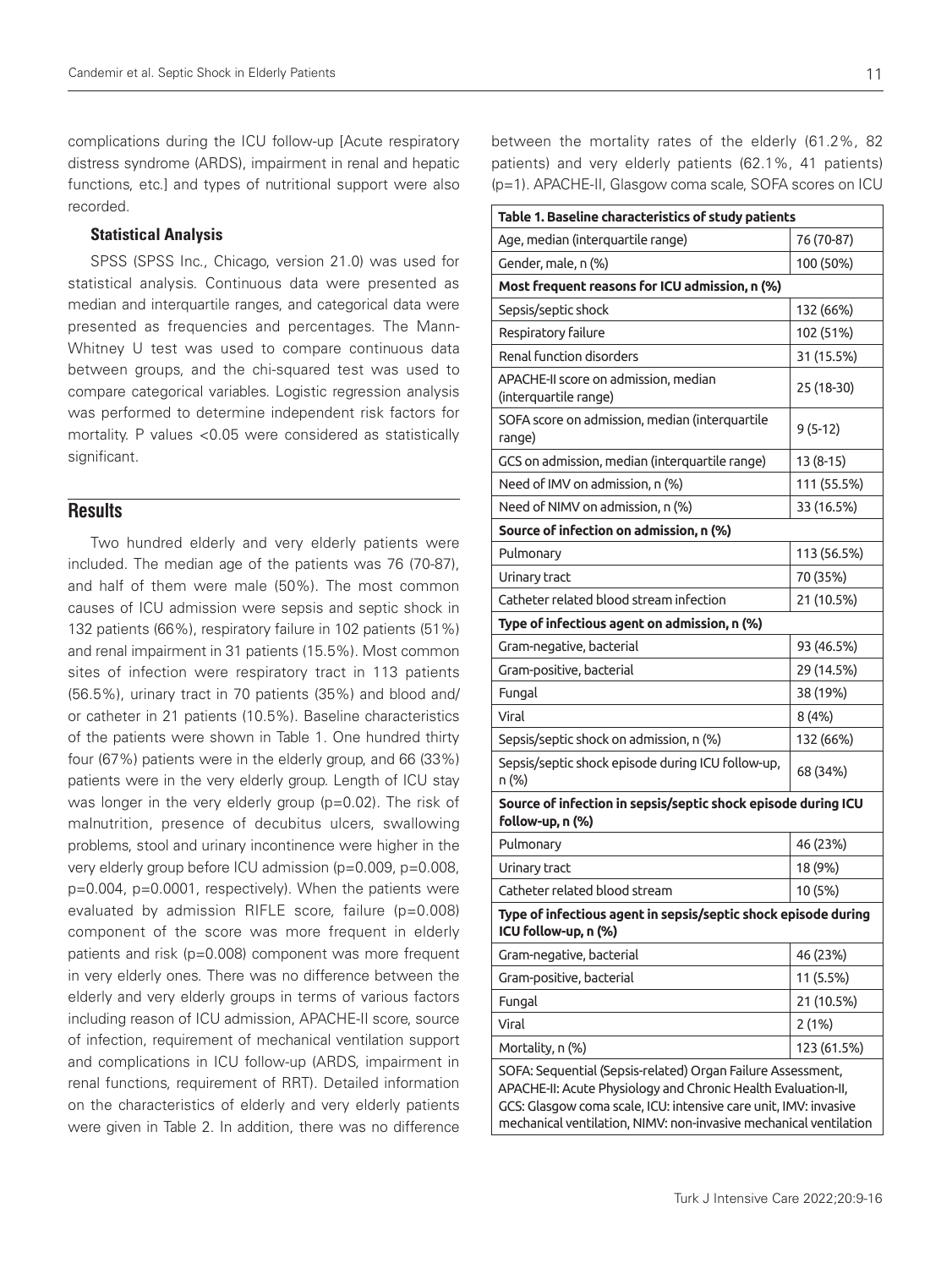| Table 2. Characteristics of elderly (65-79 years) and very elderly (280 years) ICU patients with sepsis/septic shock |                   |                |              |
|----------------------------------------------------------------------------------------------------------------------|-------------------|----------------|--------------|
|                                                                                                                      | 65-79 yrs (n=134) | ≥80 yrs (n=66) | p-value      |
| Age, median (interquartile range)                                                                                    | 73 (65-76)        | 84 (81-87)     |              |
| Gender, male, n (%)                                                                                                  | 75 (56%)          | 25 (37.9%)     | 0.024        |
| Length of ICU stay, days, median (interquartile range)                                                               | $6(4-13)$         | $8(5-14)$      | 0.020        |
| APACHE-II score on admission, median (interquartile range)                                                           | 25 (18-31)        | 24 (16-28)     | 0.13         |
| GCS score on admission, Median (interquartile range)                                                                 | 13 (8-15)         | 12 (9-15)      | 0.80         |
| SOFA score on admission, median (interquartile range)                                                                | $9(6-13)$         | $7(4-12)$      | 0.012        |
| RIFLE score on admission, n (%)                                                                                      |                   |                |              |
| <b>Risk</b>                                                                                                          | 30 (22.4%)        | 27 (40.9%)     | 0.008        |
| Injury                                                                                                               | 15 (11.2%)        | 7 (10.6%)      | 1            |
| Failure                                                                                                              | 39 (29.1%)        | 8 (12.1%)      | 0.008        |
| Loss                                                                                                                 | 1(0.7%)           | 2(3%)          | 0.21         |
| End stage renal disease                                                                                              | 25 (18.7%)        | 9(13.6%)       | 0.42         |
| Patients' characteristics before ICU admission, n (%)                                                                |                   |                |              |
| Malnutrition                                                                                                         | 6(4.5%)           | 7 (10.6%)      | 0.009        |
| Decubitis ulcer                                                                                                      | 15 (11.2%)        | 14 (21.2%)     | 0.008        |
| Swallowing disorders                                                                                                 |                   | 2(3%)          | 0.004        |
| Urinary incontinence                                                                                                 | 19 (14.2%)        | 25 (37.9%)     | < 0.001      |
| Frequently falls                                                                                                     |                   | 1(1.5%)        | 0.15         |
| Most frequent reasons for ICU admission, n (%)                                                                       |                   |                |              |
| Sepsis/septic shock                                                                                                  | 86 (64.2%)        | 46 (69.7%)     | 0.52         |
| Respiratory failure                                                                                                  | 70 (52.2%)        | 32 (48.5%)     | 0.65         |
| Renal failure                                                                                                        | 21 (15.7%)        | 10 (15.2%)     | 1            |
| Need of vasopressors support on admission, n (%)                                                                     | 93 (69.4%)        | 43 (65.2%)     | 0.62         |
| Need of central venous catheter on admission, n (%)                                                                  | 83 (61.9%)        | 42 (63.6%)     | 0.87         |
| Need of invasive arterial monitorization on admission, n (%)                                                         | 103 (76.9%)       | 48 (72.7%)     | 0.60         |
| Need of IMV on admission, n (%)                                                                                      | 74 (55.2%)        | 37 (56.1%)     | 1            |
| Need of NIMV on admission, n (%)                                                                                     | 22 (16.4%)        | 11 (16.7%)     | $\mathbf{1}$ |
| Source of infection on admission, n (%)                                                                              |                   |                |              |
| Pulmonary                                                                                                            | 74 (55.2%)        | 39 (59.1%)     | 0.65         |
| Urinary tract                                                                                                        | 45 (33.6%)        | 25 (37.9%)     | 0.63         |
| Catheter related blood stream infection                                                                              | 13 (9.7%)         | 8 (12.1%)      | 0.62         |
| Type of infectious agent on admission, n (%)                                                                         |                   |                |              |
| Gram-negative, bacterial                                                                                             | 56 (41.8%)        | 37 (56.1%)     | 0.007        |
| Gram-positive, bacterial                                                                                             | 20 (4.9%)         | 9(13.6%)       | 1            |
| Fungal                                                                                                               | 21 (15.7%)        | 17 (25.8%)     | 0.12         |
| Viral                                                                                                                | 5(3.7%)           | 3(4.5%)        | 0.78         |
| Source of infection in sepsis/septic shock episode during ICU follow-up, n (%)                                       |                   |                |              |
| Pulmonary                                                                                                            | 32 (23.9%)        | 14 (21.2%)     | 0.72         |
| Urinary tract                                                                                                        | 10 (7.5%)         | 8 (12.1%)      | 0.30         |
| Intraabdominal                                                                                                       | 3(2.2%)           |                | 0.20         |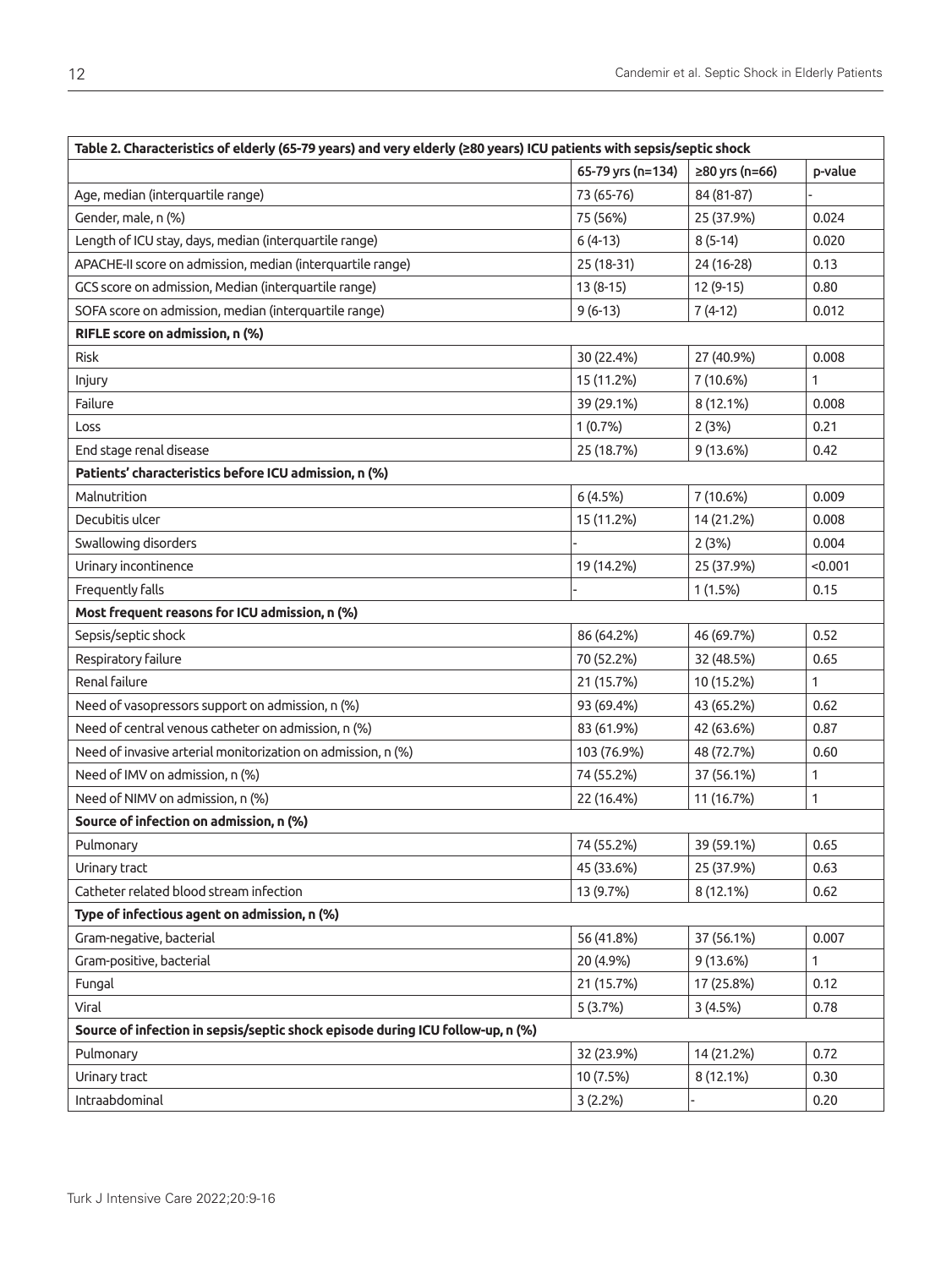| Catheter related blood stream infection        | 5(3.7%)    | 5(7.6%)    | 0.24  |
|------------------------------------------------|------------|------------|-------|
| Type of infectious agent on admission, n (%)   |            |            |       |
| Gram-negative, bacterial                       | 30 (22.4%) | 16 (24.2%) | 0.58  |
| Gram-positive, bacterial                       | 8 (6%)     | 3(4.5%)    | 0.67  |
| Fungal                                         | 14 (10.4%) | 7 (10.6%)  | 1     |
| Viral                                          | 2(1.5%)    |            | 0.31  |
| Nutritional support in ICU, n (%)              |            |            |       |
| Oral                                           | 68 (50.7%) | 36 (54.5%) | 0.72  |
| Enteral                                        | 87 (64.9%) | 50 (75.8%) | 0.22  |
| Parenteral                                     | 90 (67.2%) | 45 (68.2%) | 0.80  |
| Complications during ICU stay, n (%)           |            |            |       |
| <b>ARDS</b>                                    | 4(3%)      | 2(3%)      | 0.98  |
| Acute renal failure                            | 27 (20.1%) | 17 (25.8%) | 0.37  |
| Need for RRT                                   | 65 (48.5%) | 24 (36.4%) | 0.13  |
| RIFLE score at the end of ICU follow-up, n (%) |            |            |       |
| <b>Risk</b>                                    | 20 (14.9%) | 16 (24.2%) | 0.12  |
| Injury                                         | 13 (9.7%)  | 7 (10.6%)  | 0.80  |
| Failure                                        | 48 (35.8%) | 15 (22.7%) | 0.07  |
| Loss                                           | 1(0.7)     | 5(7.6%)    | 0.008 |
| End stage renal disease                        | 28 (20.9%) | 9(13.6%)   | 0.24  |
| Mortality, n (%)                               | 82 (61.2%) | 41 (62.1%) |       |
| $\overline{C}$                                 |            |            |       |

SOFA: Sequential (Sepsis-related) Organ Failure Assessment, APACHE-II: Acute Physiology and Chronic Health Evaluation-II, GCS: Glasgow coma scale, RIFLE: Risk, Injury, Failure, Loss of kidney function, End-stage renal disease, ICU: intensive care unit, IMV: invasive mechanical ventilation, NIMV: non-invasive mechanical ventilation, ARDS: acute respiratory distress syndrome, RRT: renal replacement therapy

admission, invasive mechanical ventilation on admission, complications during ICU follow-up (ARDS, acute renal failure, requirement of RRT) and failure component of RIFLE score at the end of ICU follow-up were significantly higher in non-survivors. Characteristics in survivors and non-survivors are addressed in Table 3. In multivariate analysis, SOFA score on ICU admission, the requirement of invasive mechanical ventilation on ICU admission, having a failure component of RIFLE score at the end of ICU follow-up and disability to feed orally were found as independent risk factors for ICU mortality (Table 4).

## **Discussion**

The incidence of sepsis/septic shock and the rate of hospitalization due to this problem increases with age. Englert and Ross (9) reported that there was an increase in hospitalization rates due to sepsis between the years 1997 and 2011 and that this increase was 3 times higher in the ages between 65 and 84 and 2 times higher in ages ≥85. Angus and van der Poll (10) demonstrated that the

incidence of sepsis was 0.2/1,000 in the pediatric age group and 26.2/1,000 in individuals ≥85 years of age, which was almost 100 times higher compared to that found in children. Martin et al. (11) showed that the incidence of sepsis was 13 times higher in patients ≥65 years old compared to that found in individuals younger than 65 years old. On the other hand, Özbilgin et al. (12) stated that the most common reason for admission to ICU was respiratory conditions such as postoperative respiratory failure, chronic obstructive pulmonary disease and pneumonia. In our study, the most common reason for admission to the ICU was sepsis/septic shock [132 patients, (66%)]. In addition, the most common reason for admission to ICU was the same and there was no significant difference between the two groups when elderly and very elderly patients were compared (64.2% vs. 69.7%, p=0.52). One of the reasons affecting this condition may be that trauma or postoperative patients were not followed up in our ICU. The causes of increased sepsis rates with age include structural and functional changes in the immune system with progressive age, increased physiological and biological changes with age, decreased functional reserve,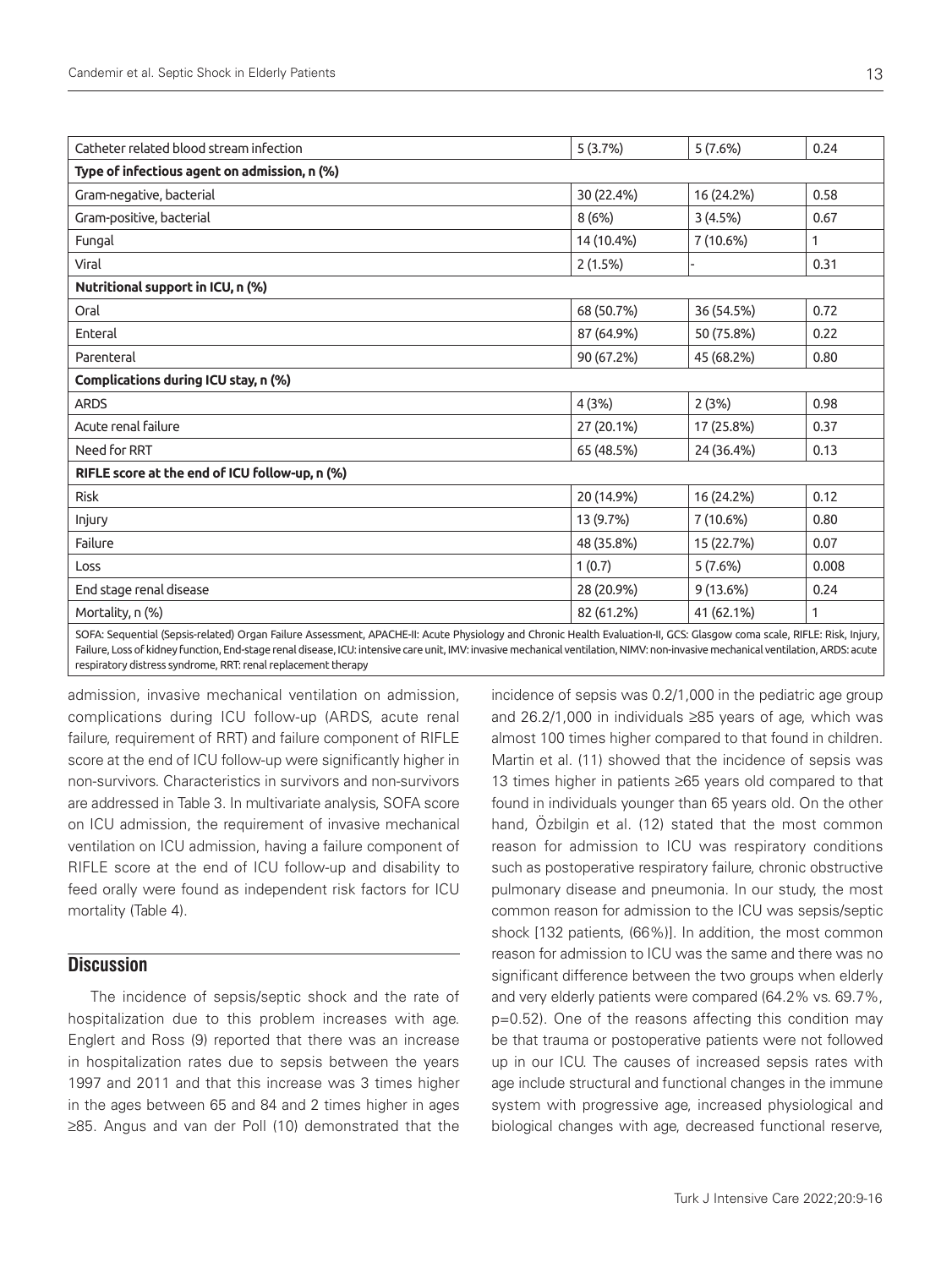| Table 3. General characteristics of the patients according to<br>survival                                                                                                                                                                                                                                                                                                                                                              |                            |                            |         |
|----------------------------------------------------------------------------------------------------------------------------------------------------------------------------------------------------------------------------------------------------------------------------------------------------------------------------------------------------------------------------------------------------------------------------------------|----------------------------|----------------------------|---------|
|                                                                                                                                                                                                                                                                                                                                                                                                                                        | <b>Survivors</b><br>(n=77) | Non-survivors<br>$(n=123)$ | p-value |
| Age, median (interquartile<br>range)                                                                                                                                                                                                                                                                                                                                                                                                   | 76 (69-81)                 | 76 (70-82)                 | 0.67    |
| Gender, male, n (%)                                                                                                                                                                                                                                                                                                                                                                                                                    | 42 (54.5%)                 | 58 (47.2%)                 | 0.38    |
| APACHE-II score on<br>admission, median<br>(interquartile range)                                                                                                                                                                                                                                                                                                                                                                       | 19 (16-25)                 | 27 (23-34)                 | 0.0001  |
| GCS score on admission,<br>median (interquartile range)                                                                                                                                                                                                                                                                                                                                                                                | $15(13-15)$                | 10 (7-13)                  | 0.0001  |
| SOFA score on admission,<br>median (interquartile range)                                                                                                                                                                                                                                                                                                                                                                               | $6(4-9)$                   | $11(7-14)$                 | 0.0001  |
| Most frequent reasons for ICU admission, n (%)                                                                                                                                                                                                                                                                                                                                                                                         |                            |                            |         |
| Sepsis/septic shock                                                                                                                                                                                                                                                                                                                                                                                                                    | 50 (64.9%)                 | 82 (66.7%)                 | 0.87    |
| Respiratory failure                                                                                                                                                                                                                                                                                                                                                                                                                    | 37 (48.1%)                 | 65 (52.8%)                 | 0.56    |
| Renal failure                                                                                                                                                                                                                                                                                                                                                                                                                          | 11 (14.3%)                 | 20 (16.3%)                 | 0.84    |
| RIFLE score on admission, n (%)                                                                                                                                                                                                                                                                                                                                                                                                        |                            |                            |         |
| <b>Risk</b>                                                                                                                                                                                                                                                                                                                                                                                                                            | 18 (23.4%)                 | 39 (31.7%)                 | 0.26    |
| Injury                                                                                                                                                                                                                                                                                                                                                                                                                                 | 6(7.8%)                    | 16 (13%)                   | 0.35    |
| Failure                                                                                                                                                                                                                                                                                                                                                                                                                                | 14 (18.2%)                 | 33 (26.8%)                 | 0.17    |
| Loss                                                                                                                                                                                                                                                                                                                                                                                                                                   | 1(1.3%)                    | $2(1.6\%)$                 | 0.85    |
| End stage renal disease                                                                                                                                                                                                                                                                                                                                                                                                                | 16 (20.8%)                 | 18 (14.6%)                 | 0.33    |
| IMV on admission, n (%)                                                                                                                                                                                                                                                                                                                                                                                                                | 14 (18.2%)                 | 97 (78.9%)                 | 0.0001  |
| NIMV on admission, n (%)                                                                                                                                                                                                                                                                                                                                                                                                               | 18 (23.4%)                 | 15 (12.2%)                 | 0.20    |
| Source of infection on admission, n (%)                                                                                                                                                                                                                                                                                                                                                                                                |                            |                            |         |
| Pulmonary                                                                                                                                                                                                                                                                                                                                                                                                                              | 37 (48.1%)                 | 76 (61.8%)                 | 0.64    |
| Urinary tract                                                                                                                                                                                                                                                                                                                                                                                                                          | 32 (41.6%)                 | 38 (30.9%)                 | 0.55    |
| Catheter related blood<br>stream infection                                                                                                                                                                                                                                                                                                                                                                                             | 6(7.8%)                    | 15 (12.2%)                 | 0.68    |
| Type of infectious agent on admission, n (%)                                                                                                                                                                                                                                                                                                                                                                                           |                            |                            |         |
| Gram-negative, bacterial                                                                                                                                                                                                                                                                                                                                                                                                               | 34 (44.2%)                 | 59 (48%)                   | 0.74    |
| Gram-positive, bacterial                                                                                                                                                                                                                                                                                                                                                                                                               | 10 (13%)                   | 19 (15.4%)                 | 0.82    |
| Fungal                                                                                                                                                                                                                                                                                                                                                                                                                                 | 13 (16.9%)                 | 25 (20.3%)                 | 0.64    |
| Nutritional support in ICU, n (%)                                                                                                                                                                                                                                                                                                                                                                                                      |                            |                            |         |
| Oral                                                                                                                                                                                                                                                                                                                                                                                                                                   | 73 (94.8%)                 | 31 (25.2%)                 | 0.0001  |
| Enteral                                                                                                                                                                                                                                                                                                                                                                                                                                | 53 (68.8%)                 | 84 (68.3%)                 | 0.84    |
| Parenteral                                                                                                                                                                                                                                                                                                                                                                                                                             | 29 (37.7%)                 | 106 (86.2%)                | 0.0001  |
| Complications during ICU stay, n (%)                                                                                                                                                                                                                                                                                                                                                                                                   |                            |                            |         |
| <b>ARDS</b>                                                                                                                                                                                                                                                                                                                                                                                                                            |                            | $6(4.9\%)$                 | 0.049   |
| Acute renal failure                                                                                                                                                                                                                                                                                                                                                                                                                    | 4(5.2%)                    | 40 (32.5%)                 | 0.0001  |
| Need for RRT                                                                                                                                                                                                                                                                                                                                                                                                                           | 22 (28.6%)                 | 67 (54.5%)                 | 0.0001  |
| SOFA: Sequential (Sepsis-related) Organ Failure Assessment, APACHE-II: Acute<br>Physiology and Chronic Health Evaluation-II, GCS: Glasgow coma scale, RIFLE: Risk,<br>Injury, Failure, Loss of kidney function, End-stage renal disease, ICU: intensive<br>care unit, IMV: invasive mechanical ventilation, NIMV: non-invasive mechanical<br>ventilation, ARDS: acute respiratory distress syndrome, RRT: renal replacement<br>therapy |                            |                            |         |

| Table 4. Factors affecting mortality on multivariate analysis                                                                                                                                                                                                                            |         |                      |  |
|------------------------------------------------------------------------------------------------------------------------------------------------------------------------------------------------------------------------------------------------------------------------------------------|---------|----------------------|--|
|                                                                                                                                                                                                                                                                                          | p-value | OR, %95 CI (min-max) |  |
| SOFA score on ICU admission                                                                                                                                                                                                                                                              | 0.006   | 1.195 (1.052-1.358)  |  |
| Requirement of IMV on ICU<br>admission                                                                                                                                                                                                                                                   | 0.006   | 4.330 (1.529-12.258) |  |
| Ability to feed orally during<br><b>ICU stay</b>                                                                                                                                                                                                                                         | 0.0001  | $0.064(0.018-0.226)$ |  |
| Failure component of RIFLE<br>score at the end of the ICU<br>follow-up                                                                                                                                                                                                                   | 0.004   | 6.457 (1.795-23.233) |  |
| SOFA: Sequential (Sepsis-related) Organ Failure Assessment, ICU: intensive care<br>unit, IMV: invasive mechanical ventilation, RIFLE: Risk, Injury, Failure, Loss of kidney<br>function, End-stage renal disease, OR: odds ratio, CI: confidence interval, min:<br>minimum, max: maximum |         |                      |  |

increasing number of chronic diseases with age, more frequent hospital admissions and interventional procedures because of these chronic diseases, malnutrition and higher rates of stay in nursing homes and rehabilitation centers.

According to some studies, increasing age not only results in increases in the incidence of sepsis, but it also increases the rates of mortality due to sepsis. The studies conducted by Englart and Ross (9) and Knaus et al. (13) demonstrated increased mortality of sepsis with age. Similarly, Özbilgin et al. (12) showed that the mortality of ICU increases with advancing age. Martin et al. (11) showed that sepsis mortality was 2.26 times higher in patients ≥65 years compared to those <65 years. On the other hand, Şahintürk et al. (14) showed that mortality in surgical intensive care patients was not related to age but associated with infection. Palomba et al. (15), Lerolle at al. (16), Garnacho-Montero et al. (17) and Uzun et al. (18) showed that sepsis mortality was not related to age. Palomba et al. (15) attributed these age-associated increases in mortality to the fact that older patients received less aggressive modes of treatment. Lerolle et al. (16) showed that the chance of survival in older individuals increased 2.9 times higher compared to the chances in the 1990s with the introduction and administration of more advanced monitoring methods and more effective treatment modalities such as RRT in the 2000s. However, mortality rates were not found to be different in older patients compared to the very elderly in several studies, including those conducted by Somme et al. (19) (75-84 age vs ≥85 age) and McLean et al. (20) (65- 74 age vs ≥75 age) on the overall mortality rates in ICUs. In our study, we examined the rates of mortality due to sepsis in elderly and very elderly patients; however, we could not find any differences between the mortality rates obtained in these two groups of patients (61.2% vs. 62.1%, p=1). The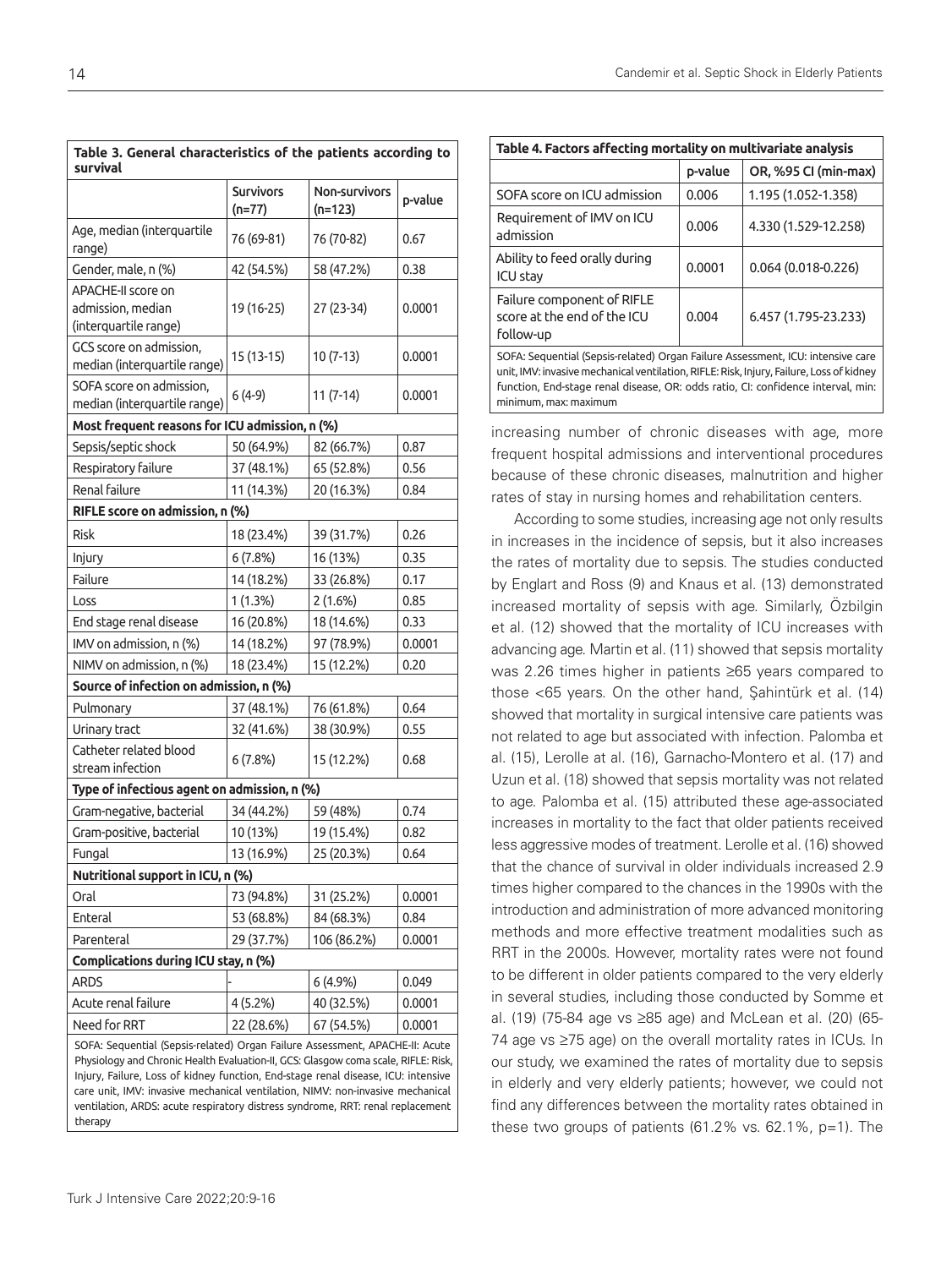reason for this finding may be either due to the fact that we applied the same approach to each patient regardless of their age or due to the fact that the age difference between the two age groups in our study was not high enough (the median ages were 73 years and 84 years in the old age and very old age groups, respectively).

Several studies have indicated that the respiratory system and genitourinary system are the two most common loci associated with sepsis in old individuals. Gram-negative infections are considered to be the most frequent causative agents. Martin et al. (11) reported that sepsis originating from the infections of the respiratory system [relative risk (RR): 1.29] and genitourinary system (RR: 1.38) was more common in older ages. In addition, it was reported that Gramnegative microorganisms were the most common causative agents of sepsis (RR: 1.31) in old ages compared to younger people. Nasa et al. (21) reported that sepsis originated from the respiratory system and the urinary system at rates of 45.5% and 21.2%, respectively. Similar to literature, in our study the respiratory system (56.5%) and the urinary system (35%) were found as the most common two loci of sepsis, and Gram-negative bacteria (46.5%) were the most common causative agents in sepsis. The most common source of sepsis was respiratory system when the elderly and very elderly patients were compared and there was no significant difference between the two groups (55.2% vs. 59.1%, p=0.65). Although Gram-negative bacteria were the most common agent in both groups, this rate was significantly higher in the very elderly group (56.1% vs. 41.8%, p=0.007). Similarly, when the patients were compared according to survival status, the most common focus of sepsis was respiratory system and Gram-negative bacteria the most common causative agents in both groups. There was no significant difference between the two groups in terms of sepsis focus and infectious agent (61.8% vs. 48.1, p=0.64 and 48% vs. 44.2, p=0.74).

In old patients with sepsis/septic shock, besides increased age, the following were identified as the mortalityassociated risk factors in the univariate or multivariate analyses: the need for mechanical ventilation, presence of renal dysfunction, presence of comorbidities, intensive care-acquired infections, requirement for inotropic support, APACHE-II or SOFA scores and the number of dysfunctional organs (22,23). Palomba et al. (15) found APACHE-II score, lactate level, the number of organ failures, the need for mechanical ventilation, the need for vasopressor

administration and the presence of cirrhosis as independent risk factors for mortality in sepsis patients. Knaus et al. (13) reported that, besides age, comorbidities and developing organ damage during the ICU stay determined the sepsis mortality. Park et al. (24) stated that the presence of cancer, APACHE-II and SOFA scores on the first day of ICU stay and metabolic dysfunctions determined the mortality rates in sepsis. Özbilgin et al. (12) also showed that APACHE-II score was associated with mortality. Furthermore, Nasa et al. (21) reported that, besides increased age, the following factors determined mortality rates in sepsis: the need for mechanical ventilation, presence of renal impairment and the need for inotropic support. Consistent with the literature, we demonstrated that the following factors were associated with increased mortality rates in elderly septic patients: presence and severity of organ failure (SOFA score) on admission, the need for mechanical ventilation and the development of renal failure in the ICU (RIFLE score at the end of the ICU follow-up). This result (not only SOFA score, but also need for mechanical ventilation and development of renal insufficiency during ICU follow-up) showed that the number and severity of organ failure were more important than age in terms of ICU mortality. We also showed that the ability to eat during the intensive unit stay was a factor reducing the mortality rates.

There were some limitations in our study. Firstly, this was a single center and retrospective study, which potentially limited the generalizability of our findings. Secondly, we only evaluated geriatric patients by dividing them into two age groups, so we did not compare the outcomes of geriatric patients with younger adults. Thirdly, we used 65 as the cutoff age, but we did not evaluate the functional status of the patients. The chronological age is not always representative of the functional condition of the patients. Lastly, our study did not include the long-term outcomes of the patients discharged from the ICU.

## **Conclusion**

In our study population (elderly and very elderly sepsis/ septic shock patients), age was not a major determinant risk factor for ICU mortality, but having organ failures on ICU admission and developing complications during ICU stay (such as renal failure) showed significant effects on ICU mortality. Our results also showed that the very elderly patients with sepsis/septic shock responded to early